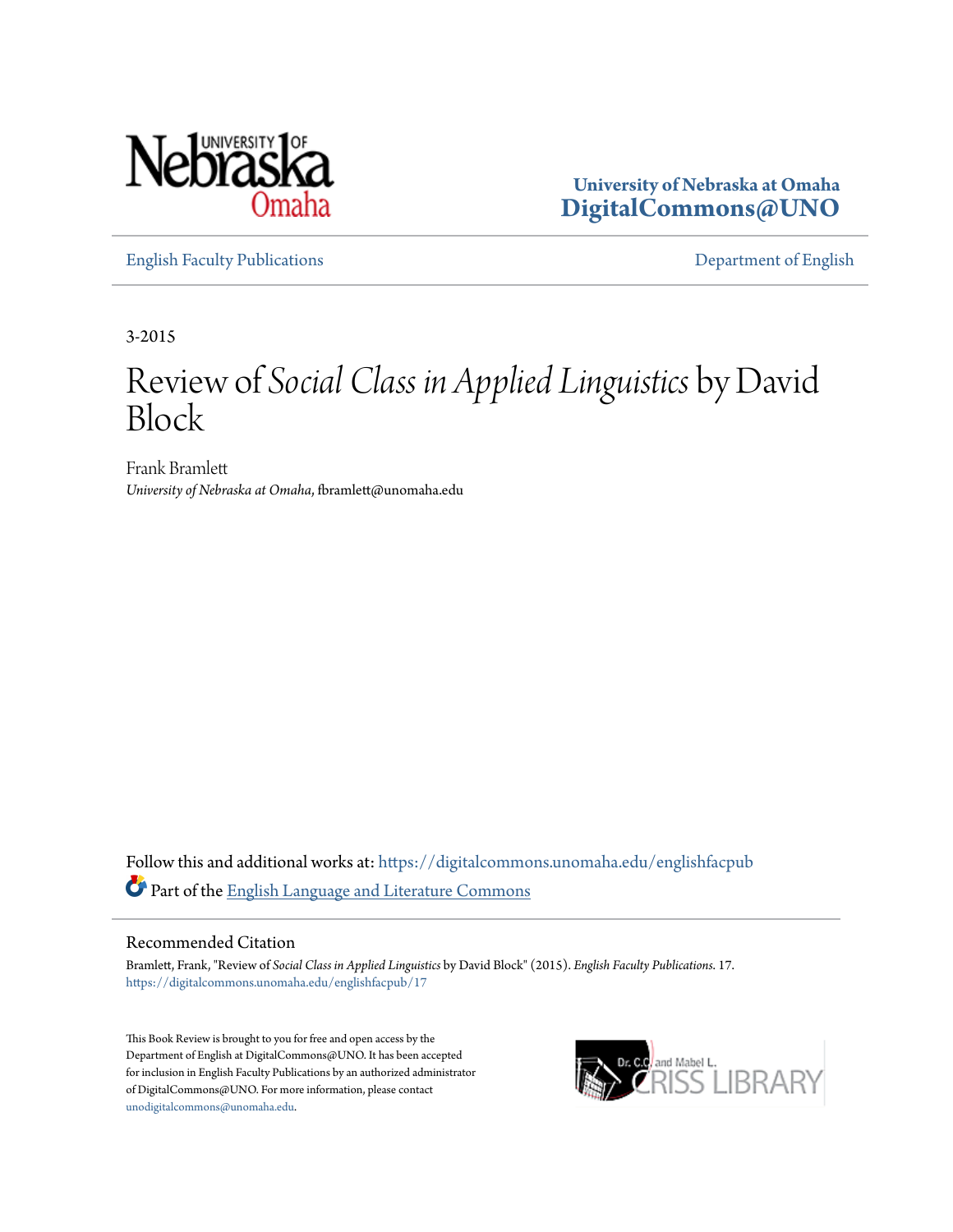*Social Class in Applied Linguistics* by David Block. London, England: Routledge, 2014. Pp. Xiv + 201.

As Block writes in the prologue and the epilogue, the book is primarily about *erasure*; his motivation for writing the book is to highlight "the substantial and sometimes complete erasure of social class in applied linguistics research due to the ways in which applied linguists frame their discussions of issues such as identity, inequality, disadvantage and exclusion" (pp. ix-x). Overall, Block achieves his goal of illustrating the widespread absence of social class in applied linguistics; however, the book itself makes some missteps in exploring the very construct it claims as its focus.

The book is divided into five chapters. Chapter 1 is an exploration of how Block understands class: his formative years in Texas, the rise of neoliberalism in the global marketplace, and political economy and critical realism. There are two main reasons for this chapter: (1) to describe Block's own experience living in an environment that includes working class and poor people, and (2) to demonstrate his credentials for writing a book on social class.

Chapter 2, "What is Social Class?," is the longest and most involved of all the chapters, surveying theories about class, beginning with Marx and Engels, continuing with Durkheim and Weber, and focusing largely on Bourdieu. Block explains Bourdieu's notions of *capital*, *habitus*, and *field*, and prefers Bourdieu over others. The chapter ends with Nancy Fraser's (2003) work on "recognition" and "redistribution" (pp. 67–68). Block gets to linguistics in Chapter 3, "Social Class in Sociolinguistics," in which he critically examines Labov, Trudgill, and Bernstein, with Bourdieu's critiques overlaid. Also included are the Milroys, Heath, and Rampton, and the notions of *repertoire*, *style*, and*stance*.

Chapter 4, "Social Class in Bi/Multilingualism Research," explores a range of issues, mostly in English linguistics and mostly regarding immigrant communities in the United States and the United Kingdom. In this chapter, there is a germ of insight into Block's thinking: he reviews Ofelia Garcia's (2008) work and discusses the complexities of working-class and middle-class bilingualism. The chapter ends with a discussion of English as academic capital in South Korea and India (pp. 138–142). Chapter 5, "Social Class in Second Language Acquisition and Learning," differs from previous ones; Block focuses largely on prior research that explores class. In part, it rehearses Block's earlier work in Barcelona (pp. 149–154) (Block, 2007) and Bonny Norton's (2000) research (pp. 155–157), among others. The epilogue revisits the notion of *erasure*, continuing the lament that so much applied linguistics has excluded even a basic look at the effects social class may have on people and their lived linguistic experiences.

While the book accomplishes its goals of pointing out weaknesses in applied linguistics and the treatment of class, Block commits a very important and consistent erasure of his own. In the prologue, Block makes a very telling mistake: he admits his own class prejudice while also using the term "redneck" uncritically (p. 6), and explains how, in his experience, many working-class and middle-class Texans "fell into the category of 'redneck'" (p. 21, note 5). Any scholar of Marxism or of social class should recognize the mistake of using the term *fall into*. Block should know that racist and classist terms